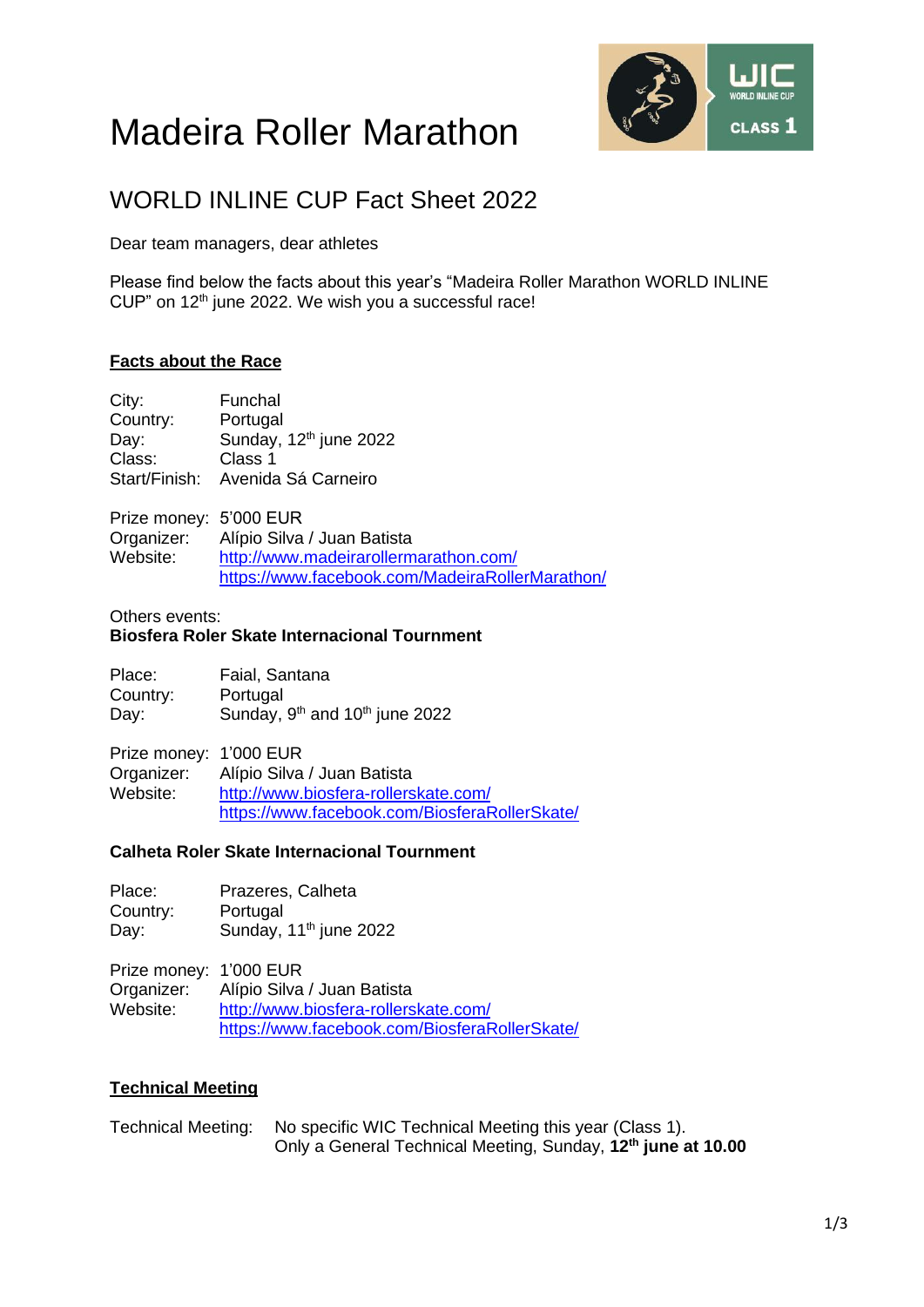

Race Office: To recover active transponder/chip: For athletes participating in Biosfera Roller Skate and Madeira Roller **Marathon** On race office in Faial Opening: on Friday, 9<sup>th</sup> june from 13:00 to 15:00

> For athletes participating only in Madeira Roller Marathon On race office in Avenida Sá Carneiro Opening: on Sunday, 12<sup>th</sup> june from 07:30

#### Prize Money Distribution

|                | Women      | Men        |
|----------------|------------|------------|
| <b>PLACE</b>   | <b>WIC</b> | <b>WIC</b> |
| 1              | 1'000 €    | 1'000 €    |
| 2              | 700€       | 700€       |
| 3              | 300€       | 300€       |
| 4              | 200€       | 200€       |
| 5              | 150€       | 150€       |
| 6              |            | 100€       |
| $\overline{7}$ |            | 80€        |
| 8              |            | 60€        |
| 9              |            | 40€        |
| 10             |            | 20€        |

#### **Race Schedule**

Sunday, 12 june

- **09:00** 100m sprint qualification<br>09:30 100m sprint <sup>1</sup>/<sub>2</sub> finals
- **09:30 100m sprint ½ finals**
- **09:45 100m sprint finals**
- **10.15 School sports athletes**
- **10:30 Nano-Marathon** (800m) U9 years
- **10:45 Micro-Marathon** (2000m) U11 years<br>**11:10 Mini-Marathon** (7000m) U15 years
- **Mini-Marathon** (7000m) U15 years
- **11:30 WIC Marathon - Start Men (Start Women - 1' after) / 42 km / 17 laps**

#### **Award ceremony & prize giving just after the race**

**13.30** Closing Lunch on Cais 8 / Espetada Madeirense For all WIC athletes and Team Managers/Coaches for free. Invitation available on the village (race office)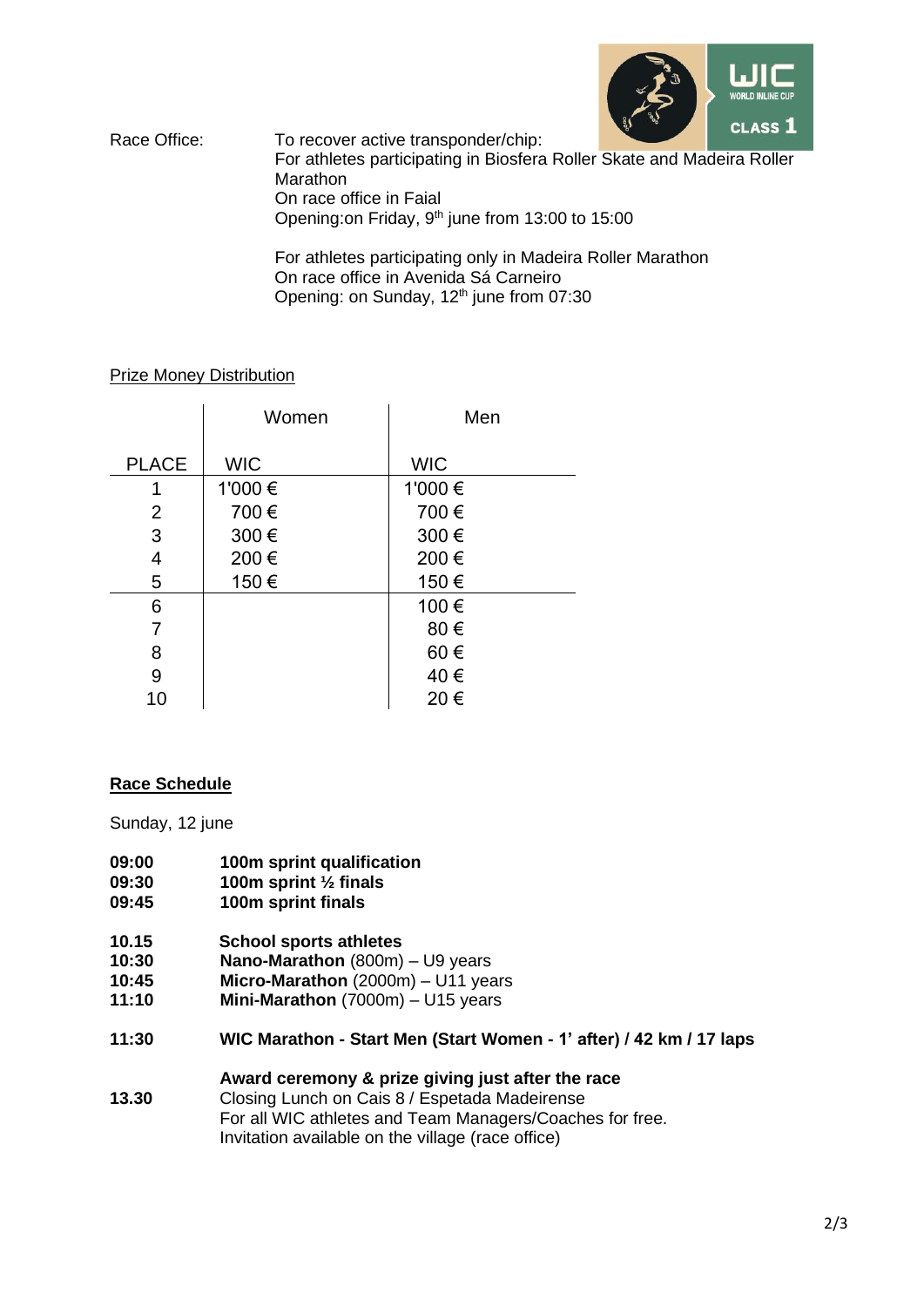

#### **Course map:**

Distance of the lap: **3,3 km**



# **Accommodation, Food and transport**

The organization has several packs available to the skaters that include different services at very inviting prices.

In these packs we have different accommodations (local accommodation, youth hostels and hotels) food and shuttles.

Special Rates: more information: <http://www.madeirarollermarathon.com/>

The organization ensures transportation between the airport and hotel.